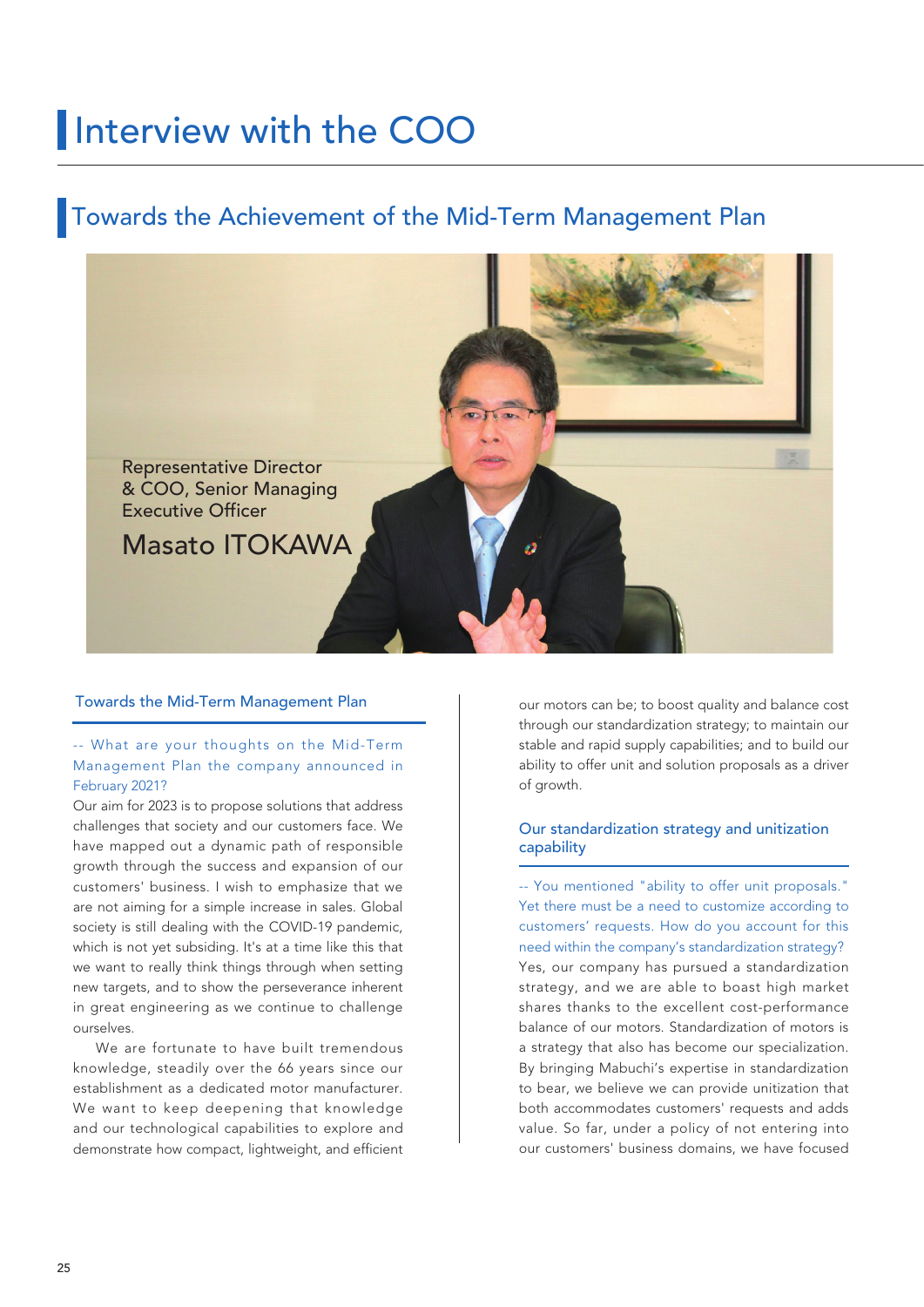on dealing solely in motors. Recently, however, we have received a growing number of requests from customers in areas peripheral to motors. We believe there are efficiencies to be found in such projects, and that we can continue our win-win relationships with customers by not moving into a certain business domain if the customer so requests.

 We are advancing in brushless motors, and leveraging our track record of quality in automotive applications to expand sales in this area thanks to our sound business relationships and practices. Further, we are achieving reductions in size and weight in control circuits, and can offer these unitized together with brushless motors. Naturally, in units too we will strengthen our advantages in quality, delivery time, and cost through standardization.

 Recently, our customers have begun matching their mechanical designs to standard unitized items. Especially in the consumer market, the turnover of products is fast, so there is an increasing demand for products that can be easily assembled and completed as end-products. To maximize our learning for unitization, we are collaborating with people in industry, government, and academia, and with our customers to expand our knowledge.

### Solution proposal capabilities

### -- Can you tell us more about the "solution proposal capabilities" you mentioned?

The word "solution" is heard a lot. Although essentially it means "problem solving," we are thinking farther beyond when we say "solution proposals." By this we mean anticipating needs that even customers may not have perceived, and offering proposals based on those. To add value in our customers' products, we aim to make proposals not only from the motor perspective but also from the perspective of customers' products and, more broadly, from the perspective of society, of the people using these products. We consider, for example, what are the performance improvements and cost reductions obtained by using our motors, and how do these differ from or improve upon what other companies might achieve?

 In addition to anticipating our customer's needs through trustful dialogue, we also intend to create new products that combine our specialized knowledge of motor utilization with the expanding body of knowledge in these new fields, thereby enhancing our capability to propose solutions of high value.

### Manufacturing that enhances profitability

### -- What measures are you undertaking to boost profitability and efficiency?

In recent years, we have moved more and more to machine-based line design. These more flexible, labor-saving lines have improved quality and productivity through improvements in production efficiency. To improve space efficiency and equipment utilization rates, we have conducted costreduction activities in production, such as mixed-flow production capable of producing multiple models on a single line. As part of our Next-Generation Manufacturing Innovation, we are developing new production methods aimed at further automation and unmanned operation that emphasizes versatility and maintainability. In doing so, we want to connect systematic production quantity increases in existing locations while controlling capital investment.

 Through the internal production of equipment and components, we have accumulated production technologies that are unique to us as a dedicated motor manufacturer. These give us a great advantage. We are not fixated on internal production of equipment and components, but we do so when we can leverage our knowledge and good supplier relationships where appropriate. In this way we are enhancing profitability through manufacturing that is characterized by efficiency, low cost, and flexibility.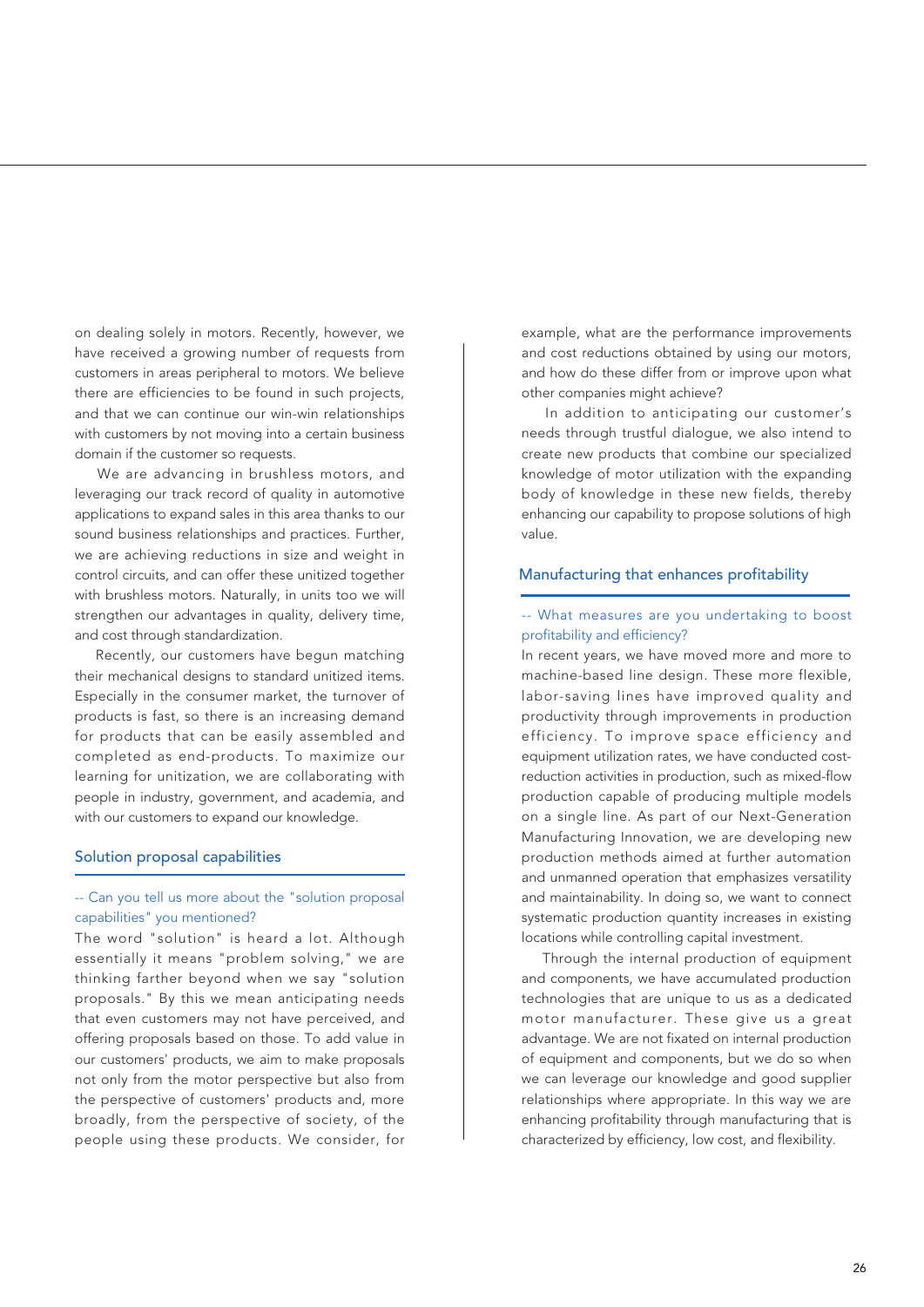# Interview with the COO

### -- How do our motors contribute to solving issues confronting society?

Our motors excel in technologies requiring compact, low weight, and high efficiency motors. Our motors also contribute to safety improvements in automobiles, another major responsibility of the automotive industry.

 Carmakers adopting our motors can reduce weight in automobiles, for example, which contributes significantly to fuel efficiency improvements. Motors for engine peripheral equipment also contribute directly to the improvement of engine efficiency. Our motors are used in lock mechanisms that prevent dislocation of electric vehicle power supply cables, and in electric parking brakes (EPBs) that enable easy and secure brake setting regardless of the driver's strength. This is a safety feature that has been very well received, resulting in an increasing installation rate.

 To accommodate the needs of aging societies with shrinking workforces through consumer and commercial equipment applications, we provide brushless motors bundled with circuitry to drive an increasing variety of components and to expand sales. Electric locks that ensure home safety have become widespread, and we have leveraged our track record in automotive door locks to achieve adoption for home use as well.

 We aim to achieve business growth while contributing to improvements in safety, comfort, and environmental performance in people's daily lives.

### Solving problems facing society **Future activities by business applications**

-- Let's talk about the outlook for future activities in different business areas.

### Medium-sized automotive products:

**Power windows:** 

In the automotive industry, suppliers traditionally have been fixed within each affiliate company. In that setting, our company has been able to raise our market share through quality, cost, and stable supply, as well as through technology and capital for the developing new products. In addition to standardization, our company possesses unique structural designs and manufactures key components internally. These are all things that are not easily imitated, and it is hard to imagine other companies taking on sufficient equipment investments to compete with us in this realm. Accordingly, we plan to continue growing our markets share through more compact, lightweight, and efficient new products.

**Power seats, EPBs:** 

These items, developed and sold as strategic applications, have given us great confidence by capturing high-volume customers. When autonomous driving becomes commonplace, the question will be, what functions and features should self-driving cars have? We expect that features for power seats, such as reclining and silent operation, will expand. Our company has the technology to meet these expanding needs and features. EPBs too are also more and more common, and we are developing new products that can be adopted by more customers.

### Small automotive products:

For many years our company has held over 70% of the global share for door lock and mirror applications. How can we can maintain this position and add new value? If we make wise and large-scale use of our strengths, we can expand our business